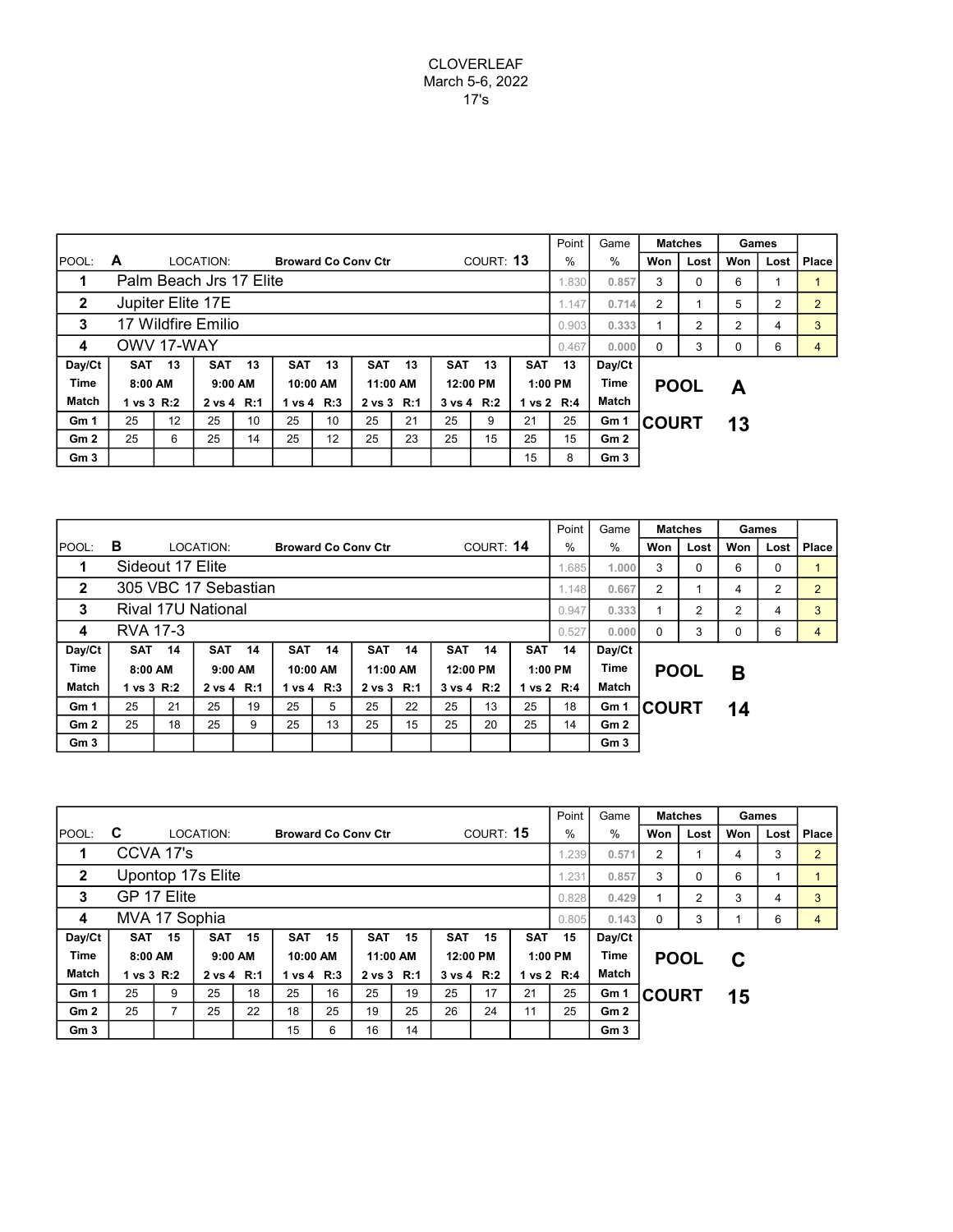|                 |                                 |                          |                    |    |            |                |                            |            |            |            |            | Point         | Game            |              | <b>Matches</b> | Games |      |                |
|-----------------|---------------------------------|--------------------------|--------------------|----|------------|----------------|----------------------------|------------|------------|------------|------------|---------------|-----------------|--------------|----------------|-------|------|----------------|
| IPOOL:          | D                               |                          | LOCATION:          |    |            |                | <b>Broward Co Conv Ctr</b> |            |            | COURT: 16  |            | $\frac{0}{0}$ | $\%$            | Won          | Lost           | Won   | Lost | Place          |
| 1               | Miami Hype 17 Josh              |                          |                    |    |            |                |                            |            |            |            |            | 2.143         | 1.000           | 3            | 0              | 6     | 0    |                |
| $\overline{2}$  |                                 |                          | BVA 17 Black North |    |            | 0.882          | 0.375                      |            | 2          | 3          | 5          | 3             |                 |              |                |       |      |                |
| 3               | Upontop 17s Natl Stacy<br>0.692 |                          |                    |    |            |                |                            |            |            |            |            |               |                 | 0.143<br>0   | 3              |       | 6    | 4              |
| 4               | FPV 17u-Emily                   |                          |                    |    |            |                |                            |            |            |            |            |               |                 | 0.571<br>2   |                | 4     | 3    | $\overline{2}$ |
| Day/Ct          | <b>SAT</b>                      | 16                       | <b>SAT</b>         | 16 | <b>SAT</b> | 16             | <b>SAT</b>                 | 16         | <b>SAT</b> | 16         | <b>SAT</b> | 16            | Day/Ct          |              |                |       |      |                |
| <b>Time</b>     | 8:00 AM                         |                          | $9:00$ AM          |    | 10:00 AM   |                | 11:00 AM                   |            | 12:00 PM   |            |            | $1:00$ PM     | Time            | <b>POOL</b>  |                | D     |      |                |
| Match           |                                 | 1 vs 3 R:2<br>2 vs 4 R:1 |                    |    | 1 vs 4 R:3 |                |                            | 2 vs 3 R:1 |            | 3 vs 4 R:2 |            | 1 vs 2 R:4    |                 |              |                |       |      |                |
| Gm 1            | 25                              | 7                        | 25                 | 18 | 25         | 10             | 25                         | 19         | 24         | 26         | 25         | 12            | Gm 1            | <b>COURT</b> |                | 16    |      |                |
| Gm2             | 25                              | 11                       | 18                 | 25 | 25         | $\overline{ }$ | 15                         | 25         | 13         | 25         | 25         | 23            | Gm2             |              |                |       |      |                |
| Gm <sub>3</sub> |                                 |                          | 9                  | 15 |            |                | 15                         | 9          |            |            |            |               | Gm <sub>3</sub> |              |                |       |      |                |

|                 |                             |                          |            |    |            |          |                            |          |            |            |            | Point      | Game            |              | <b>Matches</b> | Games          |          |                |
|-----------------|-----------------------------|--------------------------|------------|----|------------|----------|----------------------------|----------|------------|------------|------------|------------|-----------------|--------------|----------------|----------------|----------|----------------|
| <b>IPOOL:</b>   | Е                           |                          | LOCATION:  |    |            |          | <b>Broward Co Conv Ctr</b> |          |            | COURT: 17  |            | $\%$       | %               | Won          | Lost           | Won            | Lost     | Place          |
| 1               | BVA 17 Mizuno               |                          |            |    |            |          |                            |          |            |            |            | .379       | 0.667           | 2            |                | 4              | 2        | $\overline{2}$ |
| $\mathbf{2}$    | Tribe 17 Cheye-Anne         |                          |            |    |            |          |                            |          |            |            |            |            | 1.000           | 3            | 0              | 6              | $\Omega$ |                |
| 3               | Sideout 17 Elite-2<br>0.567 |                          |            |    |            |          |                            |          |            |            |            |            |                 | 0.000<br>0   | 3              | 0              | 6        | 4              |
| 4               | 17 Wildfire Rezart          |                          |            |    |            |          |                            |          |            |            |            |            | 0.333           |              | 2              | $\overline{2}$ | 4        | 3              |
| Day/Ct          | <b>SAT</b>                  | 17                       | <b>SAT</b> | 17 | <b>SAT</b> | 17       | <b>SAT</b>                 | 17       | <b>SAT</b> | 17         | <b>SAT</b> | 17         | Day/Ct          |              |                |                |          |                |
| <b>Time</b>     | 8:00 AM                     |                          | 9:00 AM    |    |            | 10:00 AM |                            | 11:00 AM |            | 12:00 PM   |            | $1:00$ PM  | <b>Time</b>     | <b>POOL</b>  |                | Е              |          |                |
| Match           |                             | 1 vs 3 R:2<br>2 vs 4 R:1 |            |    | 1 vs 4 R:3 |          | 2 vs 3 R:1                 |          |            | 3 vs 4 R:2 |            | 1 vs 2 R:4 | Match           |              |                |                |          |                |
| Gm 1            | 25                          | 10                       | 25         | 15 | 25         | 10       | 25                         | 16       | 23         | 25         | 25<br>12   |            | Gm 1            | <b>COURT</b> |                | 17             |          |                |
| Gm2             | 25                          |                          | 25         | 16 | 25         | 18       | 25                         | 13       | 16         | 25         | 19         | 25         | Gm <sub>2</sub> |              |                |                |          |                |
| Gm <sub>3</sub> |                             |                          |            |    |            |          |                            |          |            |            |            |            | Gm <sub>3</sub> |              |                |                |          |                |

|                 |                           |                          |           |                 |            |    |                            |    |            |           |            | Point      | Game            | <b>Matches</b>          |      | Games    |      |                |
|-----------------|---------------------------|--------------------------|-----------|-----------------|------------|----|----------------------------|----|------------|-----------|------------|------------|-----------------|-------------------------|------|----------|------|----------------|
| <b>IPOOL:</b>   | -F                        |                          | LOCATION: |                 |            |    | <b>Broward Co Conv Ctr</b> |    |            | COURT: 18 |            | %          | %               | Won                     | Lost | Won      | Lost | <b>Place</b>   |
| 1               | MVA 17 Matt               |                          |           |                 |            |    |                            |    |            |           |            | 1.132      | 0.625           | $\overline{2}$          |      | 5        | 3    | $\overline{2}$ |
| $\mathbf{2}$    | <b>TTC 17-1</b>           |                          |           |                 |            |    |                            |    |            |           |            |            |                 | 0.714<br>$\overline{2}$ |      | 5        | 2    |                |
| 3               | Miami Hype 17 Scuba       |                          |           |                 |            |    |                            |    |            |           |            |            |                 | 2                       |      | 4        | 3    | 3              |
| 4               | <b>BVA 17 Black South</b> |                          |           |                 |            |    |                            |    |            |           |            |            | 0.000           | $\Omega$                | 3    | $\Omega$ | 6    | 4              |
| Day/Ct          | <b>SAT</b>                | 18                       | SAT       | 18              | <b>SAT</b> | 18 | <b>SAT</b>                 | 18 | <b>SAT</b> | 18        | <b>SAT</b> | 18         | Day/Ct          |                         |      |          |      |                |
| <b>Time</b>     | 8:00 AM                   |                          | 9:00 AM   |                 | 10:00 AM   |    | 11:00 AM                   |    | 12:00 PM   |           |            | 1:00 PM    | Time            | <b>POOL</b>             |      | F        |      |                |
| <b>Match</b>    |                           | 1 vs 3 R:2<br>2 vs 4 R:1 |           |                 | 1 vs 4 R:3 |    | 2 vs 3 R:1                 |    | 3 vs 4 R:2 |           |            | 1 vs 2 R:4 |                 |                         |      |          |      |                |
| Gm <sub>1</sub> | 21                        | 25                       | 25        | 10              | 25         | 16 | 25                         | 21 | 25         | 5         | 15         | 25         | Gm 1            | <b>COURT</b>            |      | 18       |      |                |
| Gm2             | 25                        | 14                       | 25        | 12 <sup>2</sup> | 25         | 16 | 25                         | 23 | 25         | 10        | 25         | 21         | Gm2             |                         |      |          |      |                |
| Gm <sub>3</sub> | $12 \overline{ }$         | 15                       |           |                 |            |    |                            |    |            |           | 15         | 12         | Gm <sub>3</sub> |                         |      |          |      |                |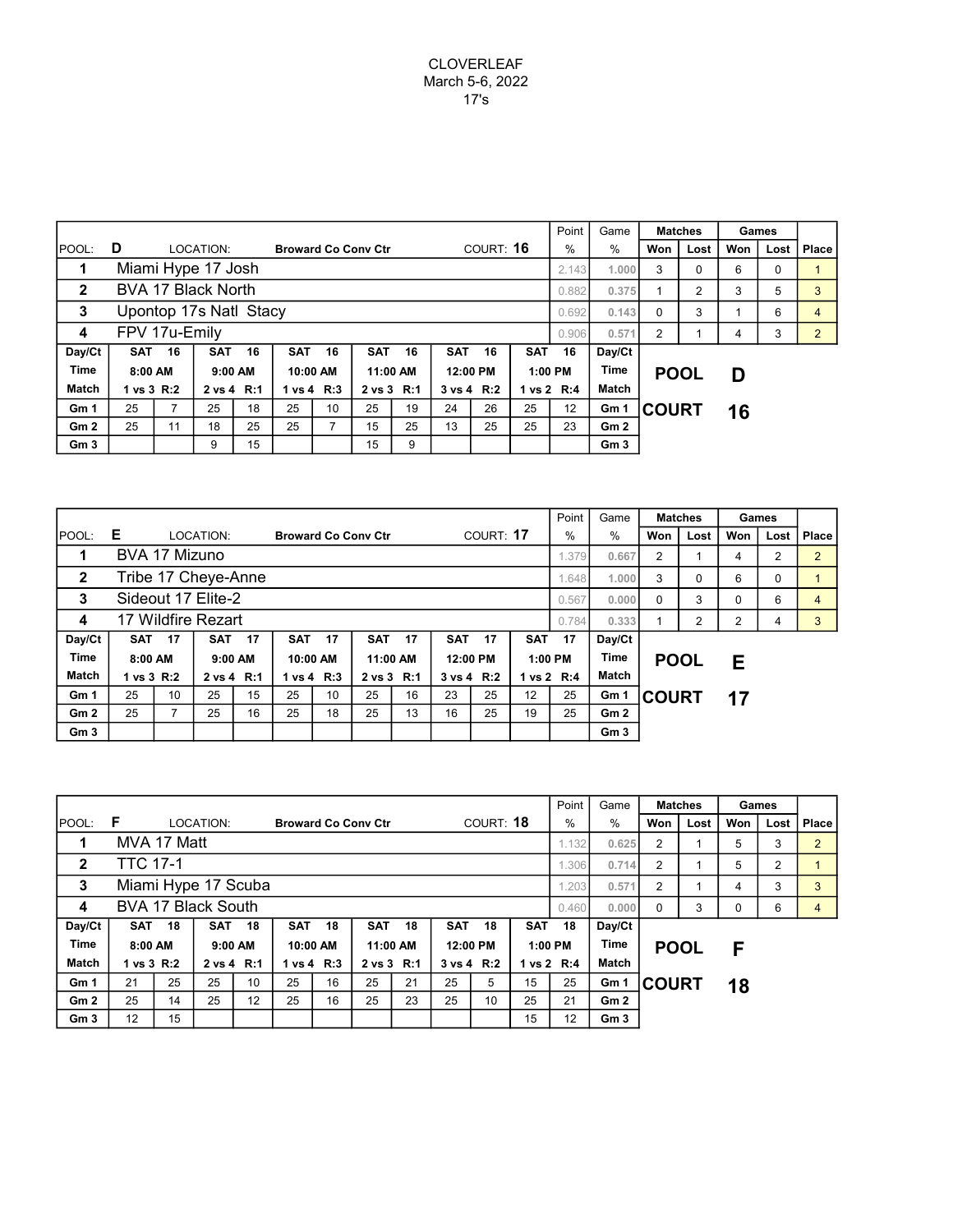## GOLD



 If you are in box you ref before you play Losers must stay and ref the next match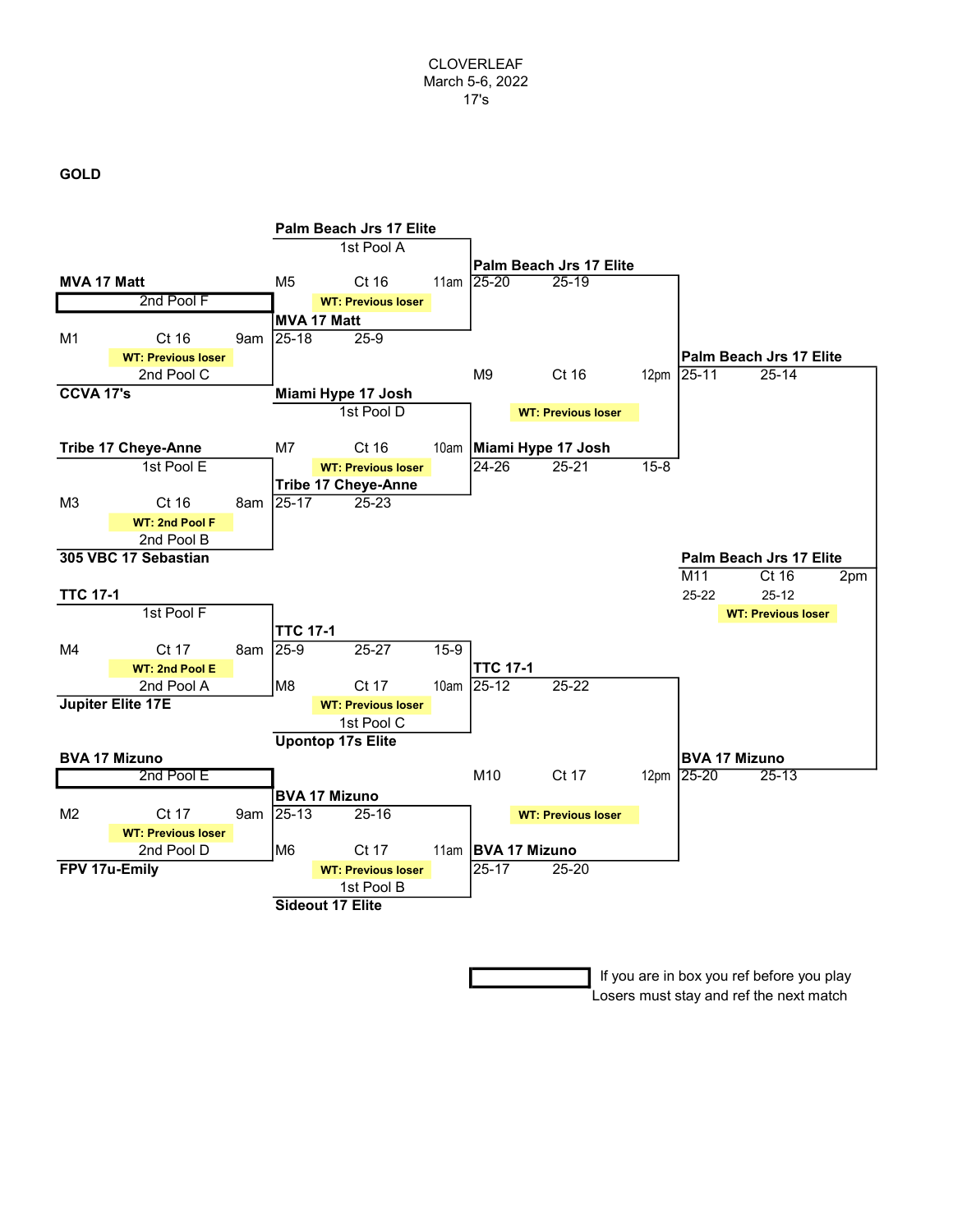## SILVER



 If you are in box you ref before you play Losers must stay and ref the next match